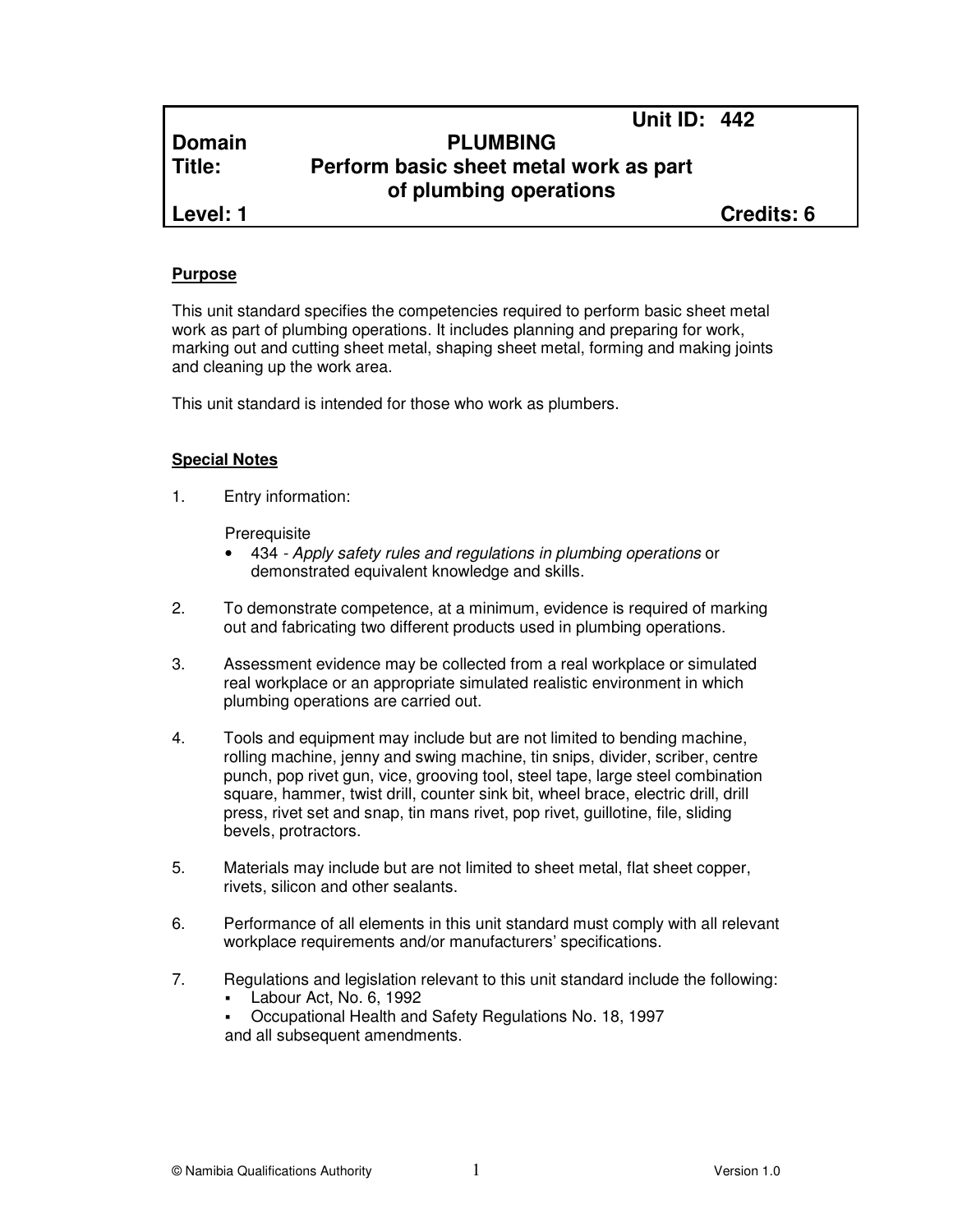## **Quality Assurance Requirements**

This unit standard and others within this subfield may be awarded by institutions which meet the accreditation requirements set by the Namibia Qualifications Authority and the Namibia Training Authority and which comply with the national assessment and moderation requirements. Details of specific accreditation requirements and the national assessment arrangements are available from the Namibia Qualifications Authority and the Namibia Training Authority on www.nta.com.na.

# **Elements and Performance Criteria**

## **Element 1: Mark out and cut sheet metal**

## **Performance criteria**

- 1.1 Materials are identified and selected in line with job requirements.
- 1.2 Positions are marked and angles read with sliding bevels and protractors in line with job requirements.
- 1.3 Correct thickness of sheet metal is selected in line with job requirements.
- 1.4 Angles are cut in line with job requirements.

## **Element 2: Shape sheet metal**

#### **Performance criteria**

- 2.1 Tools and equipment are selected in line with job requirements.
- 2.2 Safety precautions are followed in line with workplace procedures.
- 2.3 Sheet metal is bent, folded and rolled according to job requirements.
- 2.4 The correct and safe use maintenance and storage of tools and equipment is demonstrated in line with workplace procedures and manufacturers' specifications.